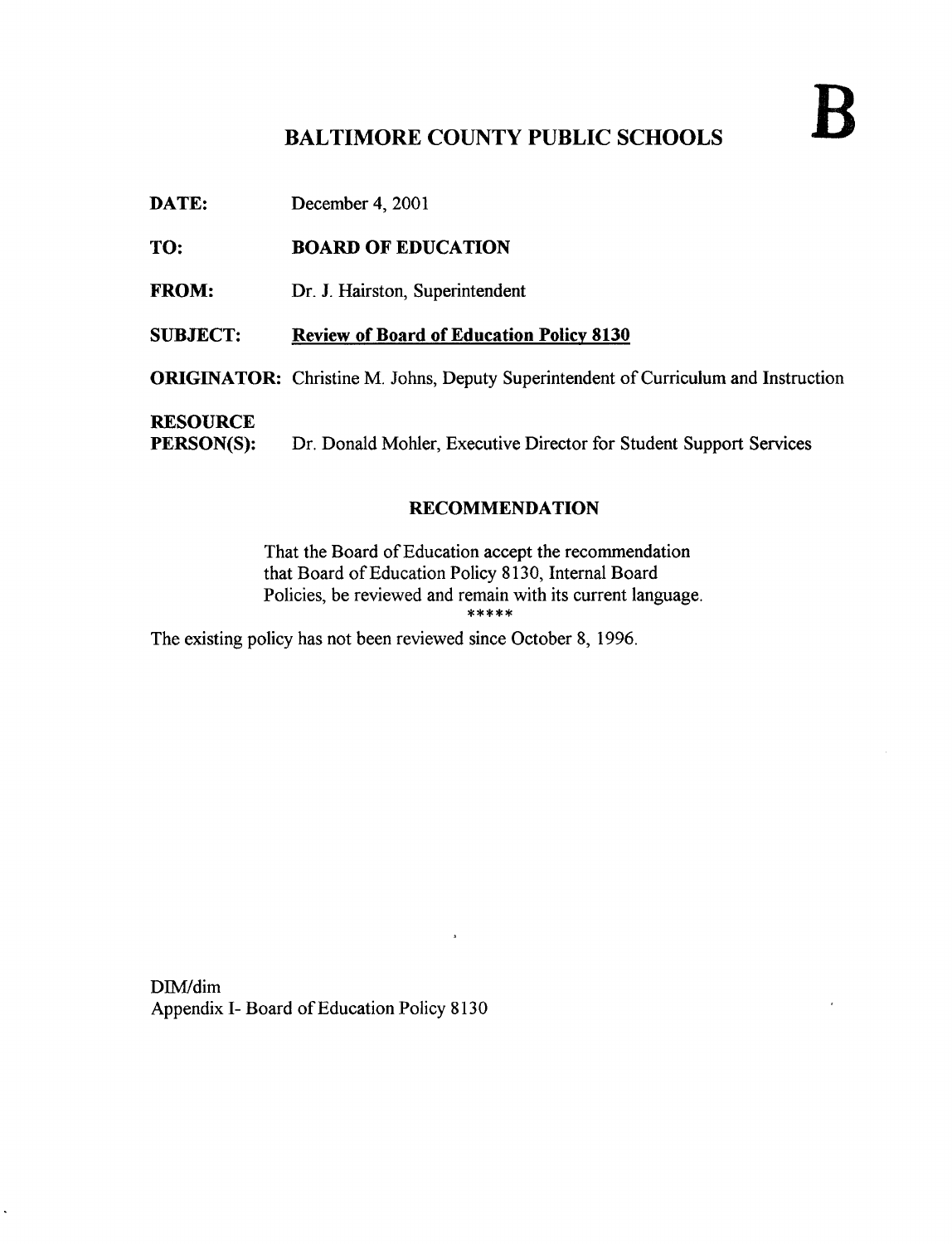# INTERNAL BOARD POLICIES: Organization

## Formulation

## PURPOSE

The Board of Education of Baltimore County, representing the people of the county, is, in addition to its many other roles, the legislative body which determines all questions of general policy to be employed by the county's public schools. "Policies" are defined as those principles formally adopted by the Board of Education in order to manage the school system.

The Board shall, to the best of its ability, cause the provisions of state and federal laws and the bylaws and policies of the State Board of Education to be carried out. The Board of Education shall determine, with the advice of the county superintendent, the educational policies of the county and shall prescribe rules and regulations for the conduct and management of the schools.

Courses of study, revised courses, required methods of teaching, and any significant program to be tested in one or more schools for the purpose of being considered for use systemwide shall be approved by the Board of Education prior to implementation or discontinuance.

## PROCEDURE

- <sup>1</sup> . The Board may request or receive a policy analysis from the superintendent on revisions to existing policies or on the need for a new policy.
- 2. All policy analyses will include the following elements:
	- a. Statement of issues or questions addressed by the proposed policy;
	- b. Where appropriate, cost analysis and fiscal impact on school system;
	- c. Relationship to other Board of Education policies;
	- d. Legal requirement, such as federal, state, or local laws or regulations;